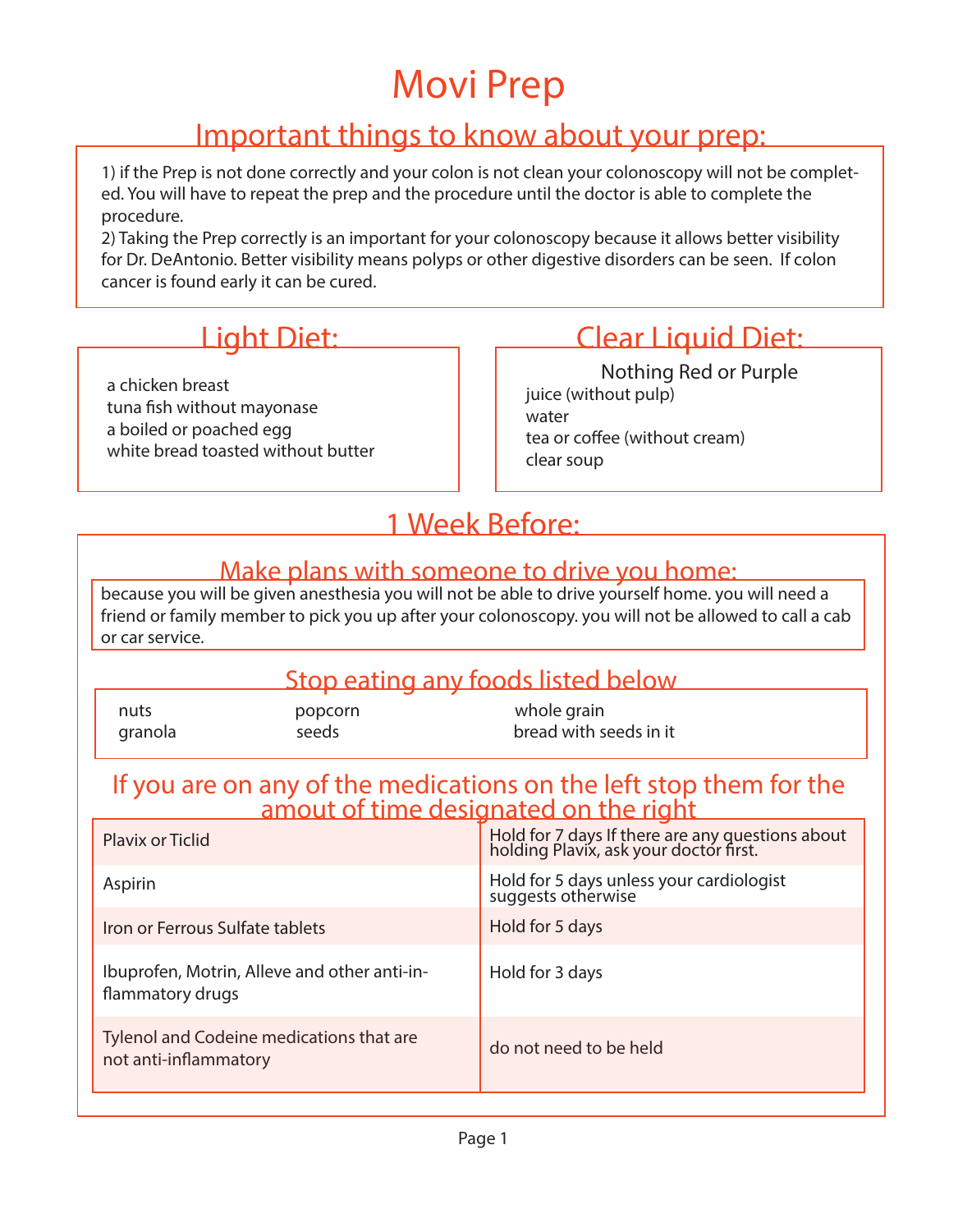### The Day Before your Colonoscopy

# **Morning**

Eat breakfast: you can have one thing off the light diet list (on page 1).

after breakfast you have all of the clear liquids you would like off of the clear liquid diet.

#### In the Afternoon



pour one of the packets marked A into the provided container

pour one of the packets marked B into the provided container

add luke warm drinking water up to the top line marked on the side

mix well

Place the Prep in the regrigerator if you would like it to be cold. tonight you will start drinking your prep.

the mixture must be consumed in 24 hours of mixing it

#### **Lunch**

you can have one thing off the light diet list (on page 1).

after lunch you have all of the clear liquids you would like off of the clear liquid diet (page 1).

only clear liquids off of the clear liquid diet (on page 1) are permitted after lunch.

#### Dinner

drink all the clear liquids you would like.

no solid food is permited.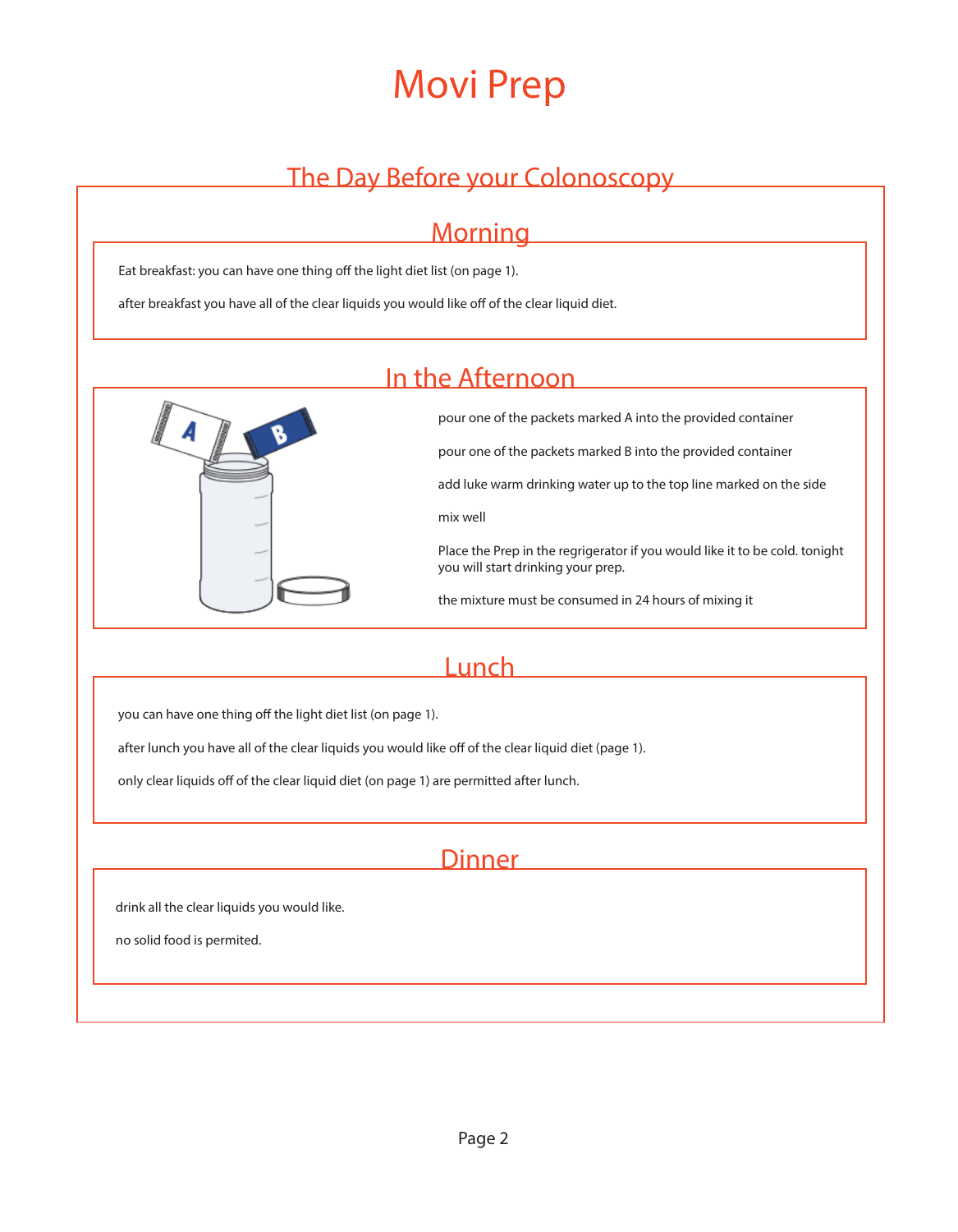### the Night Before your Colonoscopy